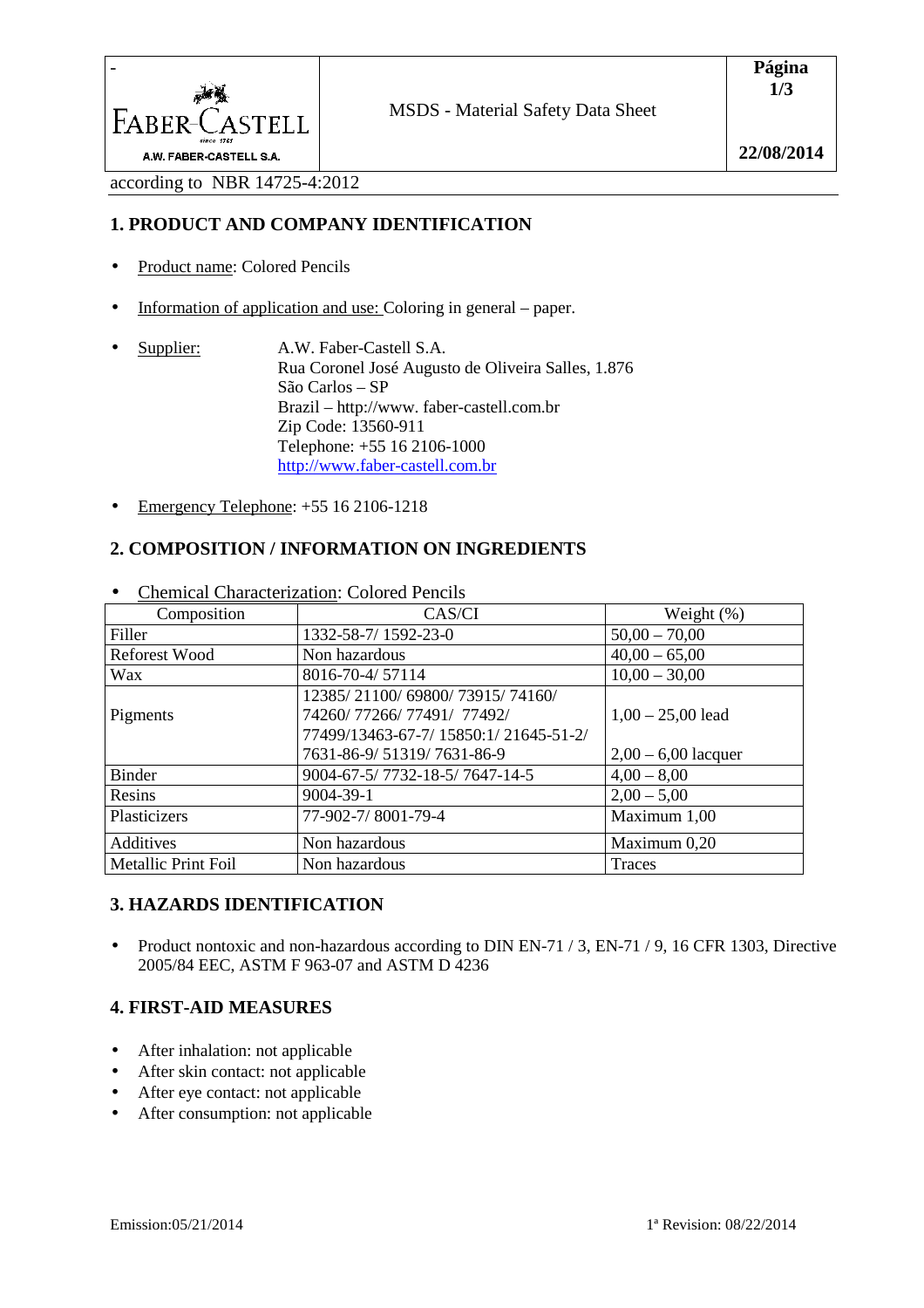

according to NBR 14725-4:2012

# **5. FIRE-FIGHTING MEASURES**

- Non flammable product
- Product is constituted by wood and leads that can burns under fire

# **6. WASTE / ACCIDENTAL DISCHARGING MEASURES**

• Not applicable

## **7. HANDLING AND STORAGE**

- Handling: no special cares are needed
- Storage: no special cares are needed

# **8. LIMITATION OF EXPOSURE / PERSONAL PROTECTION**

• Not applicable / No special cares are needed

## **9. PHYSICAL AND CHEMICAL PROPERTIES**

Boiling-point (ºC): not applicable Melting point  $(^{\circ}C)$ : not applicable Decomposition temp (°C): 300°C for the most Steam density (air = 1): not applicable instable solid ingredient of lead. Flash-point (ºC): not applicable Spontaneous ignition point (ºC): not applicable Explosive limits (%): not applicable

Oxidizing properties: not applicable Steam pressure (mm Hg): not applicable Density  $(g/cm<sup>3</sup>)$ : not applicable Viscosity (Poise): not applicable Solubility in water: insoluble

## **10. STABILITY AND REACTIVITY**

- Stability: stable solid (avoid temperature above  $45^{\circ}$  C and direct sunlight exposition)
- Reactivity in water: non reactive
- Decomposition products: as a wooden material can be generate  $CO$ ,  $CO<sub>2</sub>$  and water

# **11. TOXICOLOGICAL INFORMATION**

- Non toxic in accordance with DIN EN-71/3, DIN EN-71/9, 16 CFR 1303, Directive 2005/84 EEC, ASTM F 963-07 and ASTM D 4236.
- Acute Oral Toxicity not applicable
- Acute Inhalation not applicable
- Acute Dermal Toxicity not applicable

# **12. ECOTOXICOLOGICAL INFORMATION**

This product has no hazardous substances that affect the Ecosystem